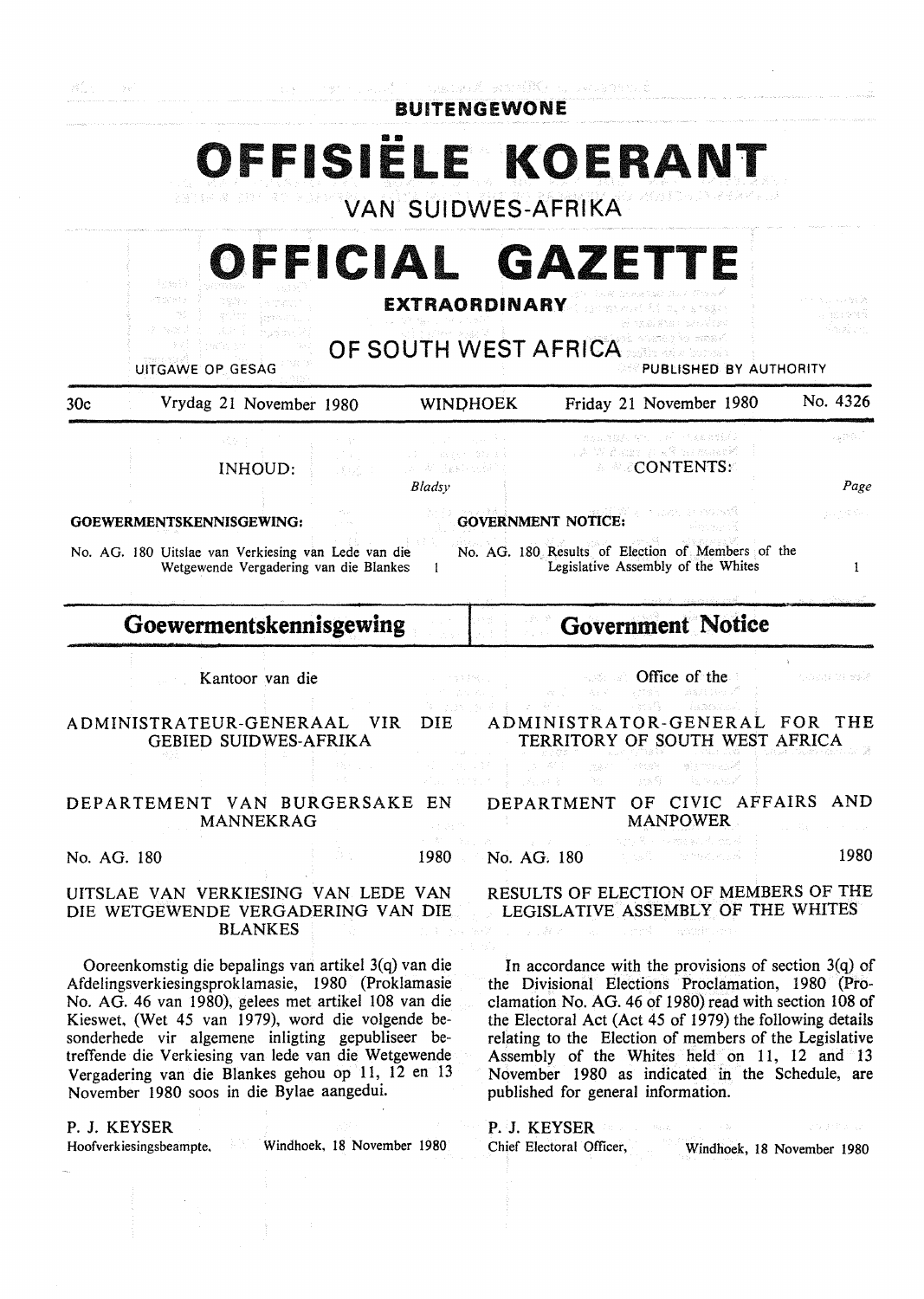in uvunun

## **BYLAE/SCHEDULE** antin'i

## VERKIESING VAN LEDE VAN DIE WETGEWENDE VERGADERING VAN DIE BLANKES/ELECTION OF MEMBERS OF THE LEGISLATIVE ASSEMBLY OF THE WHITES

| Kiesafdeling<br>Electoral<br>division     | Naam van persoon wat met<br>ingang van 13 November 1980<br>verkose verklaar is<br>Name of person declared<br>elected with effect from<br>13 November 1980<br>ivê ne vir | n sa thuộ có thể đười ch<br>Stemme uitgebring op<br>Votes polled for                                   | Getal<br>stemme<br>verwerp<br>Number<br>lof<br>votes<br>rejected | Totale<br>getal<br>stemme<br>uitge-<br>bring<br>Total<br>number  <br>of<br>votes<br>polled | Getal<br>kiesers<br>op<br>kiesers-<br>lys<br>Number<br>of voters<br>on voters'<br>list |  |
|-------------------------------------------|-------------------------------------------------------------------------------------------------------------------------------------------------------------------------|--------------------------------------------------------------------------------------------------------|------------------------------------------------------------------|--------------------------------------------------------------------------------------------|----------------------------------------------------------------------------------------|--|
| Erongo-                                   | Odendaal, Willem Adriaan<br>Nasionale Party van S.W.A./<br>National Party of S.W.A.                                                                                     | Botha, F.A.<br>597)<br>Esterhuyse, J.H.<br>113)<br>Odendaal, W.A.<br>1203)                             | 7                                                                | 1920<br>he.                                                                                | 2 5 3 4                                                                                |  |
| Gobabis                                   | Pretorius, Jacobus Willem<br>Francois<br>Nasionale<br>S.W.A./<br>Party<br>van<br>National<br>Party<br>of<br>S.W.A.                                                      | 646)<br>Meyer, G.M.<br>571)<br>Nolte, C.J.<br>1217<br>Pretorius, J.W.F.                                | $\overline{\mathbf{s}}$                                          | 2439                                                                                       | 2677                                                                                   |  |
| Grootfontein                              | Brinkman, Adolf<br>Nasionale<br>Party<br>S.W.A.<br>van<br>S.W.A.<br>National<br>Party<br>of                                                                             | Brinkman, A.<br>$1\,150$<br>Ernst, H.J.<br>494)<br>Potgieter, J.H.<br>365)                             | 7                                                                | 2016                                                                                       | 2 795                                                                                  |  |
| Keetmanshoop                              | Potgieter, Frederik Jacobus<br>S.W.A./<br>Nasionale<br>Party<br>van<br>National<br>S.W.A.<br>Party<br>οf                                                                | Coetzee, S.F.<br>376)<br>Jansen, B.N.<br>699)<br>Potgieter, F.J<br>1084)                               | 9                                                                | 2 1 6 8                                                                                    | 2554                                                                                   |  |
| Khomas-Hochland                           | Blaauw.<br><b>Marthinus</b><br>Stephanus<br>Nasionale<br>Party<br>S.W.A./<br>van<br>National<br>Party<br>S.W.A.<br>of                                                   | 1455<br>Blaauw, M.S.<br>1258<br>Malan, S.F.<br>176)<br>Venter, B.N.                                    | 4                                                                | 2893                                                                                       | 3 5 0 9                                                                                |  |
| Klein-Windhoek                            | Staby, Hans-Erik<br>Republikeinse Party<br>S.W.A./<br>van<br>Republican<br>Party<br>οf<br>S.W.A.                                                                        | Du Plessis, W.J.<br>976)<br>Krugel, W.F.<br>119)<br>Staby, H-E.<br>1823)                               | $\overline{7}$                                                   | 2925                                                                                       | 3679                                                                                   |  |
| Luderitz                                  | Minnaar, Paulus Retief<br>Republikeinse Party van S.W.A./<br>Republican<br>S.W.A.<br>Party<br>of                                                                        | 28)<br>Louw, J.J.<br>985)<br>Minnaar, P.R.<br>901)<br>Niehaus, C.C.<br>de M.                           | 18                                                               | 1932                                                                                       | 2696                                                                                   |  |
| William Steel<br>Mariental<br>a vih alice | Vilonel, Stefanus Gerhardus<br>S.W.A./<br>Party<br>Nasionale<br>van<br>National<br>$\circ$ f<br>S.W.A.<br>Party                                                         | t i geni<br>797)<br>Liebenberg, P.F.<br>345)<br>Nel. E.<br>Vilonel, S.G.<br>1280                       | 3                                                                | 2425                                                                                       | 2677                                                                                   |  |
| a seek by San St<br>Okahandja<br>÷ς.      | ny teny isan'ilay<br>Greeff, Pieter Willem<br>Republikeinse Party<br>van $S.W.A./$<br>Republican<br>Party<br>of<br>S.W.A.                                               | ta e qu<br>152)<br>Friedrich, G.A.<br>1 3 1 5 )<br>Greeff, P.W.<br>1177)<br>Van Zijl, E.<br>Participal | 12                                                               | 2656                                                                                       | 3 1 7 2                                                                                |  |
| Otjiwarongo                               | Davids, Abraham Johannes<br>S.W.A./<br>Republikeinse Party van<br>Republican<br>Party<br>of<br>S.W.A.                                                                   | Davids, A.J.<br>1050<br>Ernie, M.M.<br>136)<br>Roux, P.C.<br>1015                                      | $\cdot$ 3                                                        | 2 2 0 4                                                                                    | 活動する<br>2455                                                                           |  |
|                                           |                                                                                                                                                                         |                                                                                                        |                                                                  |                                                                                            |                                                                                        |  |

..

- 4

ere.<br>Geboortes